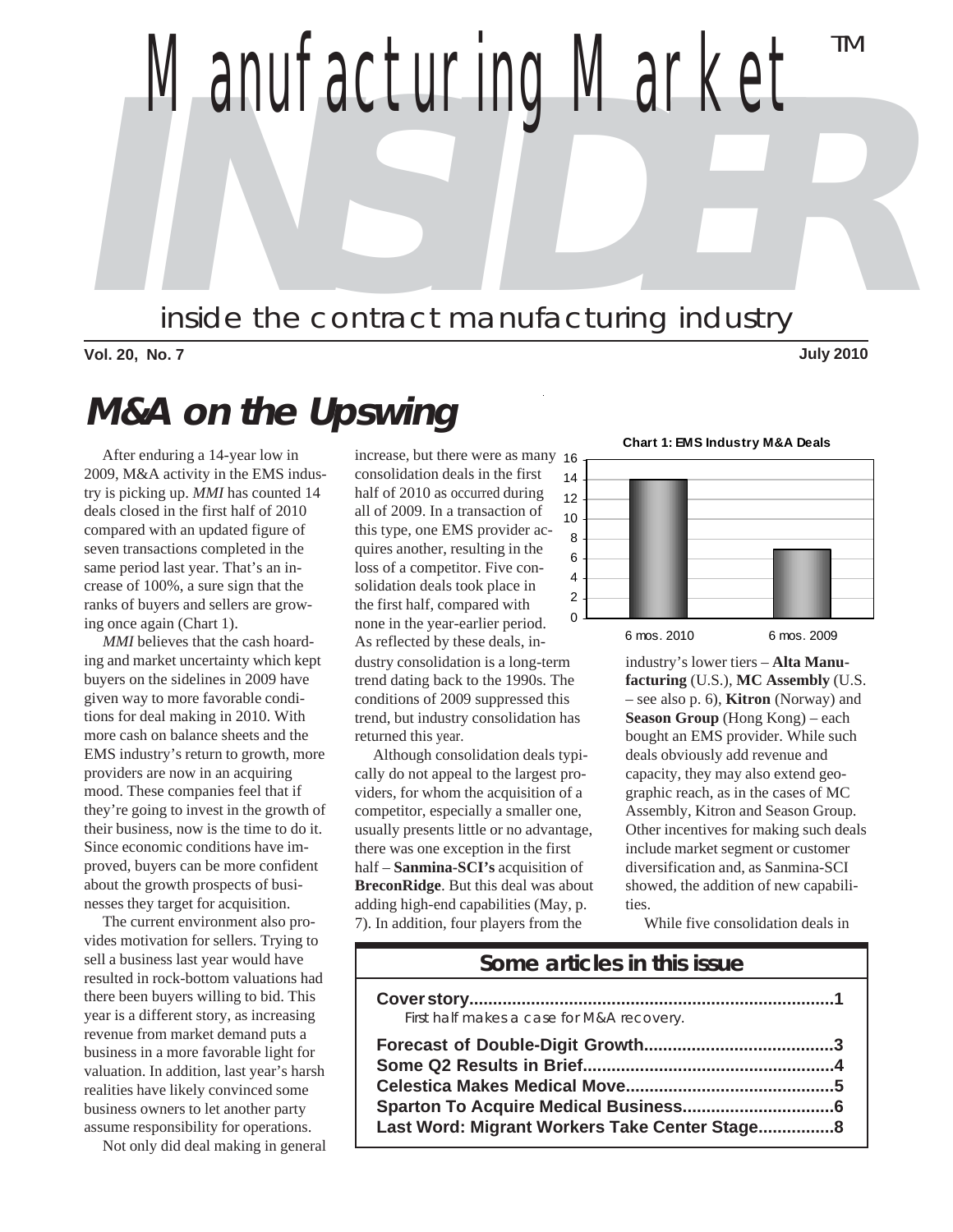

the first half represent a dramatic increase over what occurred in the yearearlier period, this number is still below a long-term average. For the first six months of the years 2004 through 2010, the average consolidation total is 7.7. The 2010 total is below the consolidation count for every year tracked except 2009 (Chart 2). By this measure, the consolidation trend still has some way to go before being fully restored.

 Consolidation deals form a subset of a more general deal category where an EMS provider buys an operation from a competitor. The operation could be an entire business or less than that, perhaps just one facility out of a network of plants. For example, when restructuring, an EMS company may sell off a facility to another provider. But in the first half, there were no cases of one provider buying a divested facility from another. This makes sense since restructuring in the EMS industry is largely complete.

 *MMI* normally uses four categories for classifying M&A transactions in the EMS space. The aforementioned acquisition of a competitor's operation is one. But it was not the most common type of deal in the first half. That distinction went to what *MMI* calls the service or supply chain extension. Here, an EMS provider makes an acquisition to augment its service offering horizontally or expand its

capabilities for vertical integration. In the first half of 2010, six such deals took place, compared with four in the year-ago period (Chart 3).

 In recent years, horizontal or vertical extensions have consistently ranked first or second in popularity. This type of acquisition appeals to providers of different sizes because they can often buy a smaller company with desirable capabilities at a price that won't break the bank. For instance, three of the largest EMS providers made such a horizontal or vertical capabilities deal. **Cal-Comp Electronics** bought controlling interest of a plastics company and is increasing this stake; **Celestica** acquired an aftermarket services provider; and **Flextronics** added a plating company in the machining space. Among smaller

providers, **Darekon** (Finland) acquired sheet metal capabilities; **éolane** (France) added an engineering team; and **Nortech Systems** (U.S.) expanded its capabilities in the medical segment.

 A third category used by *MMI* applies to deals where an OEM divests assets to an EMS provider. OEM divestitures have been generally trending downward since their peak at the turn of the century. As *MMI* has pointed out before, OEM assets deals have fallen out of favor for two reasons. EMS providers are reluctant to take over OEM plants, especially in highcost areas, and the number of divestiture opportunities has dwindled in the comm infrastructure and IT sectors. Just one OEM divestiture took place in the first half, matching the result from the year-earlier period. **Orbit One** (Sweden) acquired a **Siemens** plant in Sweden that produces parts for heating control, according to M&A information from *Thomson Reuters.*

 In the fourth type of deal, a new EMS player emerges from the sale of a manufacturing business. One such deal closed in the first half, when a new EMS company, **Contract Production** (UK), bought the assets of another provider, a local newspaper reported. By comparison, two new player deals were completed in the first half of 2009. New players can also arise when EMS companies divest sites to plant



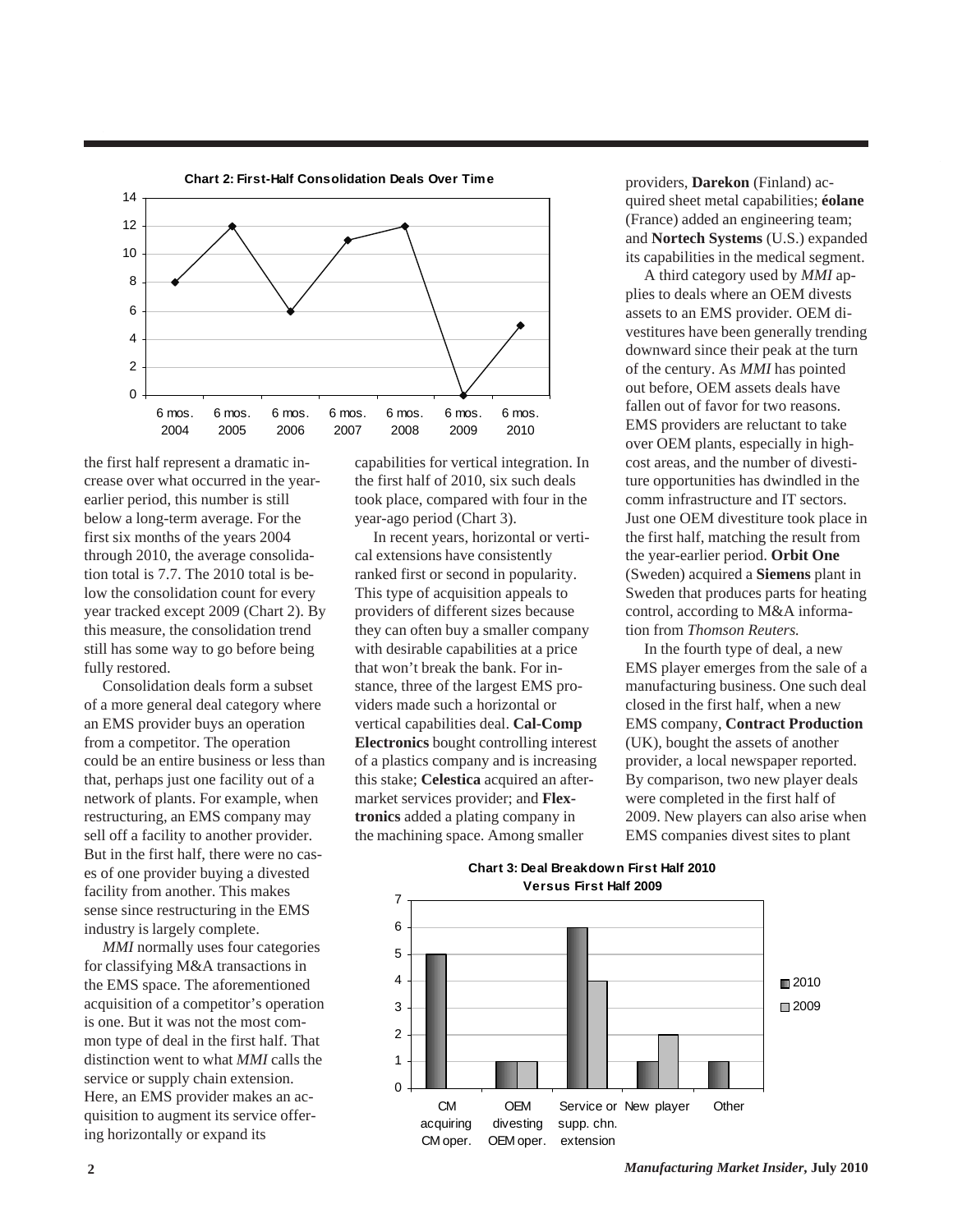



management or other entities during restructuring. With restructuring on the wane in 2010, this source of new player deals dried up in the first half.

 One transaction did not fit into any of *MMI's* standard categories. In this case, the **Matric Group** (U.S), consisting of two EMS companies, purchased controlling interest in an OEM that develops blade pitch control sys-

#### Forecasts

## **Forecast of Double-Digit Growth**

 At least one market research firm expects that contract electronics manufacturing will return to double-digit growth for the foreseeable future. A new report by **New Venture Research** projects two-digit compound annual growth for the contract manufacturing industry over a five-year period. According to this forecast, contract manufacturing sales derived from both the EMS and ODM sectors will increase at a CAGR of 12.2% from 2009 to 2014.

tems for wind turbines.

 When deals are sorted by the region in which the acquisition took place, North America accounted for the largest share of first-half transactions with 50% of the total. Europe came in second at 43%, followed by Asia, well behind with 7%, or one deal (Chart 4).

 Alliances and equity partnerships give EMS providers a lower-cost alternative to an acquisition. Despite the cost saving aspect of these partnerships, their numbers usually fall well shy of acquisition totals. The exception was last year when the sum of these arrangements approached the acquisition total. But the first half of 2010 reverted to the norm, as there were eight alliances and equity partnerships

growth rates of past years cannot be sustained. But to NVR, it seems likely that revenue will resume double-digit expansion, and the firm is forecasting continued growth at healthy rates through the forecast period.

 After declining by an estimated 8.3% in 2009, the contract manufacturing business will grow by 12.6% this year to \$303.6 billion, NVR predicts. The firm expects this growth trend to continue over the next four years, with year-to-year growth rates ranging from 11.2% to 12.9%. Contrast this view with the recent forecast by **IDC**, which called for a CAGR of 8% over the period 2010 to 2014

versus 14 acquisitions (Chart 5).

 *Editor's note:* First-half 2010 statistics published here should be treated as preliminary. It is possible that *MMI* will come across additional first-half transactions after this article is published. Also be advised that this analysis excludes divestitures by EMS providers where the operations sold are not retained within the EMS industry. Private equity deals are omitted as well.





(May, p. 6).

 Given what NVR describes as minor differences in the EMS and ODM business models, the firm foresees little separation between the two types of suppliers with regard to customer services and revenue growth. For the ODM sector, NVR projects a five-year CAGR of 12.4%, compared with a 12.0% rate for the EMS side. The firm attributes the lower growth rate of EMS providers to the wider range of products they manufacture and their inability to achieve the economies of scale enjoyed by ODMs.

 EMS revenue will grow from \$169.6 billion in 2009 to \$299.0 bil-

Sales will climb from \$269.7 billion in 2009 to \$478.9 billion in 2014, according to NVR (table).

 NVR notes that the contract manufacturing market overall is now so large that the high

| NVR's Forecast for the Contract Manufacturing Market, 2009-2014 (M US\$) |         |         |         |          |         |         |             |  |
|--------------------------------------------------------------------------|---------|---------|---------|----------|---------|---------|-------------|--|
|                                                                          | 2009    | 2010    | 2011    | 2012     | 2013    | 2014    | <b>CAGR</b> |  |
| <b>EMS</b>                                                               | 169,560 | 192.246 | 213,248 | 238,963  | 268,775 | 298,975 | 12.0%       |  |
| <b>ODM</b>                                                               | 100,133 | 111,370 | 124,419 | 139,974  | 158,961 | 179,890 | 12.4%       |  |
| Total con-<br>tract mfg.                                                 | 269,693 | 303,617 | 337,667 | 378,937  | 427.736 | 478.865 | 12.2%       |  |
| Yr.-yr.<br>growth                                                        | $-8.3%$ | 12.6%   | 11.2%   | $12.2\%$ | 12.9%   | 12.0%   |             |  |
| Source: New Venture Research                                             |         |         |         |          |         |         |             |  |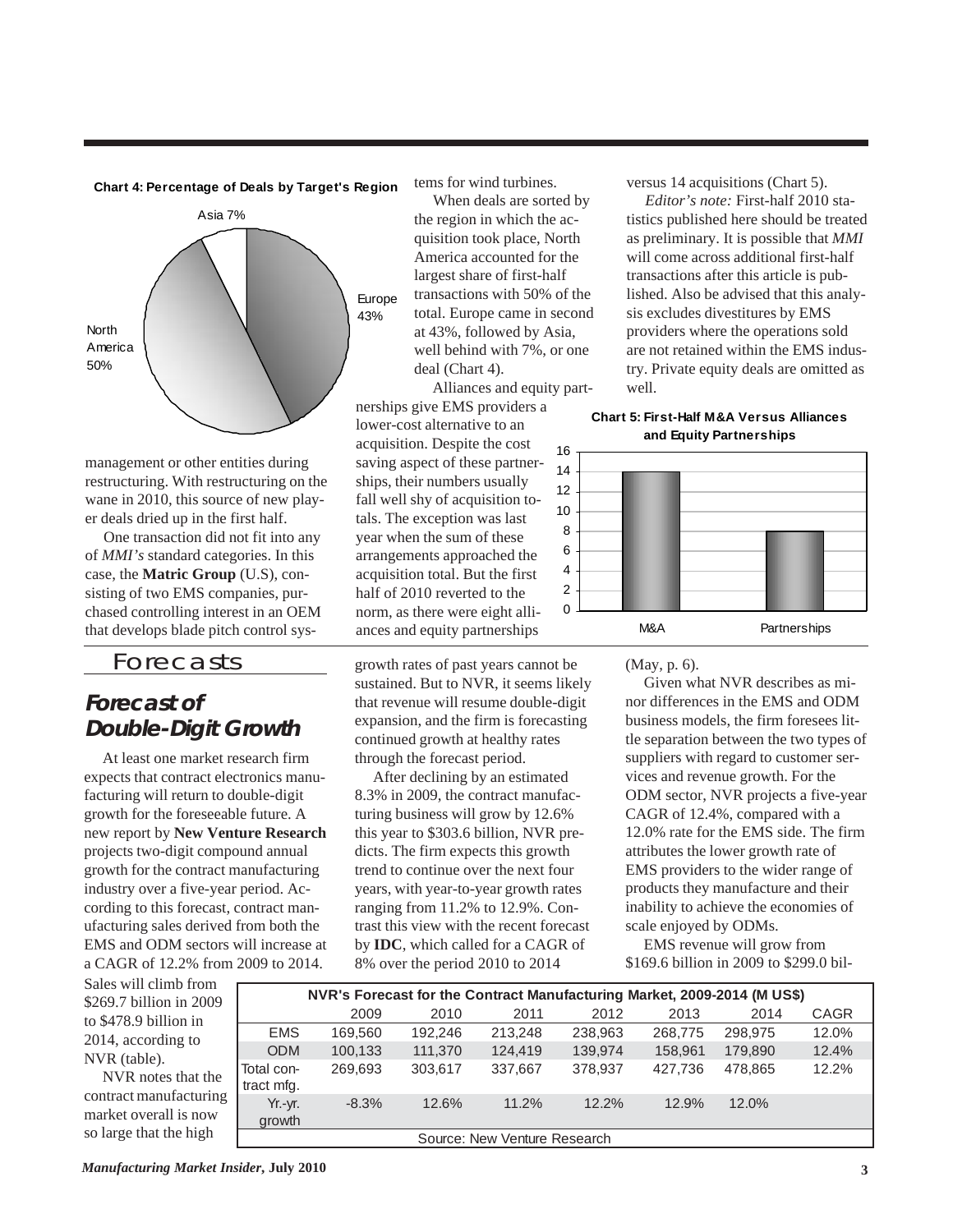lion in 2014, while ODM sales will increase from \$100.1 billion to \$179.9 billion over the same period in NVR's forecast (table). The firm's 2010 estimate for EMS revenue is \$192.2 billion, up 13.4% from last year. ODM sales are expected to grow at a somewhat lower rate of 11.2% this year, based on NVR's forecast.

 Contract manufacturers (EMS providers and ODMs) accounted for 32.4% of the total assembly market in 2009 and will raise their penetration rate to 36.5% by 2014, NVR projects. The firm pegs the total market at \$832.2 billion in 2009, increasing to \$1.31 trillion in 2014. That's a CAGR of 9.5%.

 According to NVR, the contract manufacturing space will see the strongest growth in the medical, computer, communications and consumer market segments. NVR expects the medical segment to be the growth leader with a CAGR of 14.3%. But the firm believes that EMS providers will continue to

# **EMS Providers Gaining Traction in Mobile PCs**

 EMS providers are set to make inroads into the dominant position of ODMs in the mobile PC market, with the EMS share of shipments projected to more than double from 2009 to 2014, according to market research firm **iSuppli** (El Segundo, CA). While ODMs are expected to continue accounting for the vast majority of mobile PC shipments in the coming years, EMS companies will experience a rapid rise in volume, with their share of worldwide shipments increasing to 8.6% in 2014, up from a mere 3.4% in 2009. Meanwhile, the share of shipments from ODMs will decline slightly lightly to 84.6% in 2014 from 86.2% in 2009 (table). ODMs will limit their share declines by continuing to take over from the in-house manufacturing operations of brands.

control this segment, particularly when the technology is very advanced and sensitive to IP theft.

 The computer and communications segments will continue to represent a majority of contract manufacturing revenue with a combined share projected to reach 64.9% in 2014, up from 63.8% in 2009. NVR estimates that the consumer segment will gain just 10 basis points of share over the forecast period and end up at 20.2%. The medical segment's projected share will increase to 5.5% in 2014 from 5.0% in 2009, while the industrial segment's share will fall to 4.7% at the end of the period from 5.5% at the start. NVR is also forecasting that the automotive, commercial aviation and defense/other segments will see their thin slices of the contract manufacturing pie shrink over the forecast period.

 Despite the trend in locating production near where products are sold, NVR foresees that offshore product migration will still take place, but at a

 However, only the two largest EMS providers, **Hon Hai Precision Industry** and **Flextronics**, have ventured into the mobile PC market. No one else in

the EMS industry has shown any interest, at least in public, in taking on the ODMs at their own game. Entering the mobile PC market requires a major investment that only the largest providers are in a position to make. For example, last year Flextronics launched a notebook R&D facility in Taiwan, and iSuppli reports that Hon Hai also has mobile PC design activity there employing 1,000 engineers. Given the current lack of interest in the mobile PC market among EMS providers outside of Hon Hai and Flextronics, it remains questionable whether any providers other than those two will benefit from the mobile PC

more moderate pace. According to the firm's projections, North America will not lose any share of the contract manufacturing market over the forecast period, while Europe, the Middle East and Africa's share will dwindle only slightly.

 Vietnam will experience the highest contract manufacturing CAGR of any country from 2009 to 2014, according to NVR.

 The firm projects that large EMS companies will grow faster than medium-sized and small companies over the forecast period.

 NVR's new report is entitled *The Worldwide Electronics Manufacturing Services Market, 2010 Edition.* It covers both EMS providers (which NVR defines as "CMs") and ODMs under its definition of the EMS market. NVR claims to offer the industry's longest running syndicated EMS report, which has been published for 25 years. For more information, email rsherman@newventureresearch.com.

| <b>Global Share of Mobile PC Manufacturing by Company</b><br>Type, 2009-2014 (Percentage of Unit Shipments) |       |         |       |             |      |       |
|-------------------------------------------------------------------------------------------------------------|-------|---------|-------|-------------|------|-------|
|                                                                                                             | 2009  | 2010    | 2011  | 2012        | 2013 | 2014  |
| ODM                                                                                                         | 86.2% | 84.4%   | 84.5% | 85.1% 84.3% |      | 84.6% |
| OFM In-<br>House                                                                                            | 10.4% | 9.9%    | 8.2%  | 7.2%        | 7.1% | 6.9%  |
| EMS                                                                                                         | 3.4%  | $5.7\%$ | 7.3%  | 7.7%        | 8.6% | 8.6%  |
| Source: iSuppli                                                                                             |       |         |       |             |      |       |

share gains projected for the EMS industry.

## Market Data

## **Some Q2 Results in Brief**

 **Celestica**. Q2 revenue of \$1.59 billion grew 4% sequentially and 13% year over year. The provider saw sequential growth in three out of its six segments. Non-GAAP gross margin was 7.0%, down 20 basis points from the prior quarter, while non-GAAP operating margin came in at 3.4%, the same result as in Q1. Non-GAAP EPS amounted to \$0.21, up \$0.02 sequentially. Celestica reported a Q2 GAAP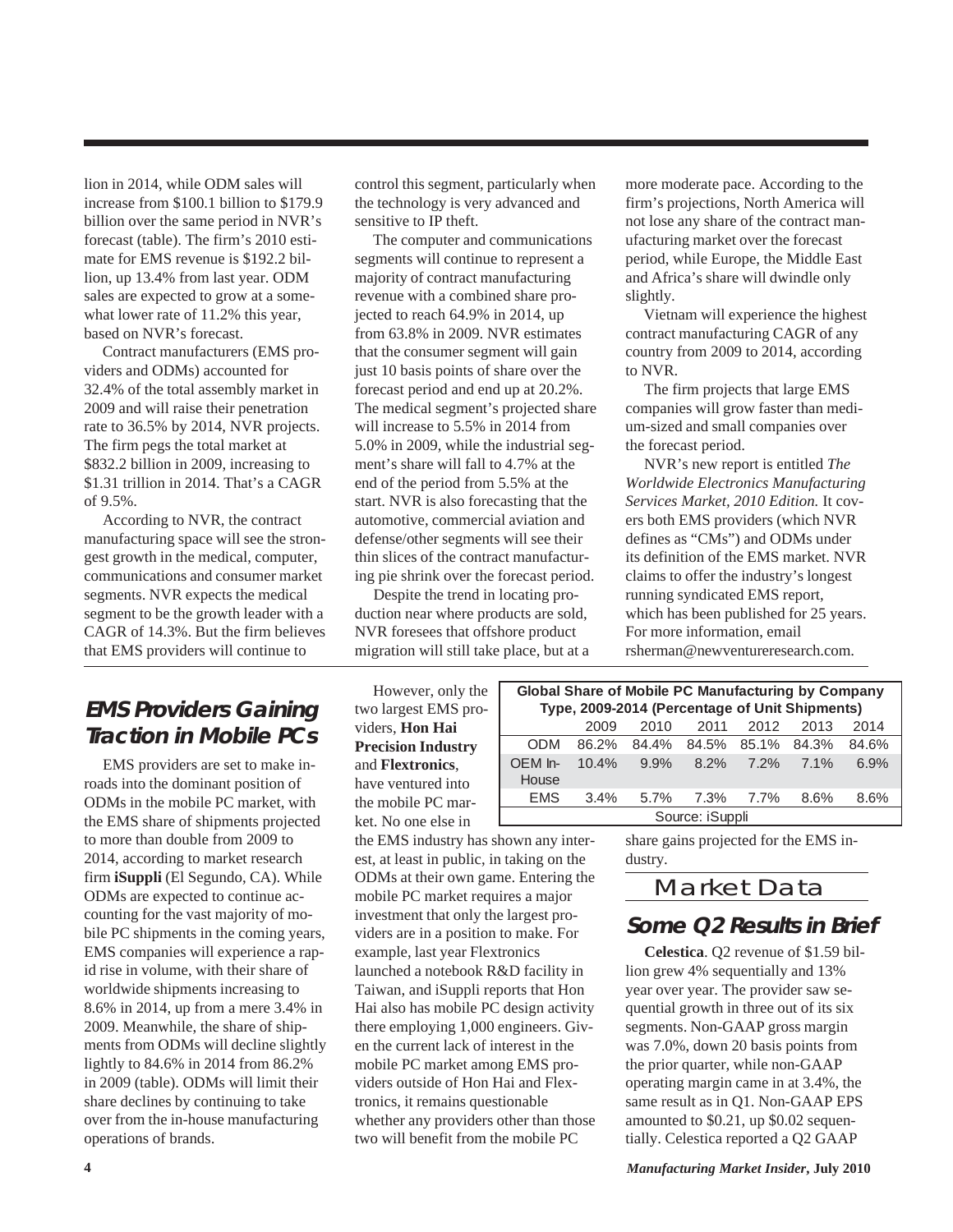net loss of \$6.1 million.

 Component supply constraints did not result in any significant revenue impacts for Q2. What's more, inventory fell by 7% sequentially.

 Guidance calls for Q3 revenue of \$1.55 billion to \$1.65 billion. At the midpoint of the range, sequential growth would be 1%. The company pointed out that its consumer segment, where the company has backed away from gaming, now lacks Q3 seasonality.

 **Flextronics**. For its fiscal Q1 ended July 2, sales totaled \$6.57 billion, which when rounded off was at the high end of guidance. Revenue rose 11% sequentially and 14% year over year. All of the company's segments produced sales growth quarter to quarter, led by industrial, automotive, medical and other at 19%. Flextronics estimated missed revenue from component shortages to be at the high end of \$150 million to \$200 million. For the third quarter in a row, non-GAAP operating margin was 2.9%. The company's component businesses remained below normalized operating profit levels. Adjusted EPS increased to \$0.19, the high end of guidance, from \$0.16.

 Despite uncertainties in the macroenvironment, Flextronics is forecasting sequential growth in the upcoming quarter across all of its market segments. The midpoint of fiscal Q2 sales guidance corresponds to a sequential increase of 7%.

 **Jabil Circuit**. For its fiscal Q3 ended May 31, Jabil posted revenue of \$3.46 billion, surpassing guidance of \$3.1 billion to \$3.3 billion. Sales grew 15% sequentially and 32% year over year. Compared with the prior quarter, five of the company's sectors contributed double-digit sales growth, with mobility at a high of 23% followed by networking at 20%.

 Non-GAAP operating margin in the May quarter stood at 3.8%, up 60 basis points sequentially, as non-GAAP operating income rose 38% quarter to

quarter. Non-GAAP EPS of \$0.40 exceeded guidance of \$0.30 to \$0.36 and was also up 38% sequentially.

 For the August quarter (fiscal Q4), Jabil expects revenue to increase 10% to 16% sequentially, ranging from \$3.8 billion to \$4.0 billion. Jabil expects non-GAAP EPS to improve 13% to 25% sequentially.

 **Plexus**. For its fiscal Q3 ended July 3, Plexus reported sales of \$536 million, up 9% sequentially and 42% year over year. The company experienced sequential growth in all of its sectors except for wireless infrastructure. Gross margin was 10.4%, up 10 basis points from the prior quarter, while operating margin reached the company's target of 5.0%, a sequential improvement of 20 basis points. EPS of \$0.59 was up 16% over the prior quarter.

 During fiscal Q3, Plexus won 22 new manufacturing programs expected to generate about \$141 million in annualized revenue. New engineering business amounted to \$16 million.

 Plexus' guidance for the September quarter (fiscal Q4) suggests a pause in revenue growth. The company expects revenue of \$530 million to \$555 million with EPS of \$0.58 to \$0.63, excluding any restructuring charges.

#### News

# **Celestica Makes Medical Move**

 **Celestica** (Toronto, Canada) intends to expand its healthcare capabilities by acquiring **Allied Panels Entwicklungs-und Produktions GmbH**, a medical engineering and manufacturing service provider based in Austria with a core focus on diagnostic imaging products. Celestica has signed a definitive agreement to make this deal, and the transaction is expected to close in Q3. The purchase price was not disclosed.

This acquisition will broaden

Celestica's capabilities in the healthcare diagnostics and imaging market. Offering concept-to-full production solutions, Allied Panels provides services such as electromechanical design, firmware and software development, and high-level assembly for subsystems and complex medical devices. The company also brings expertise in product lifecycle management and 3D ultrasound technology.

 Founded in 2000, Allied Panels serves customers that include **GE Healthcare**, **Siemens Healthcare**, **SonoSite** and **SuperSonic Imagine**. Allied Panels recently added a new customer, Paris-based **biospace med**, which chose the provider to manufacture some parts of an orthopedic imaging system.

 With annual revenue of about 40 million euros, Allied Panels employs close to 130 people. The company's main development and production center is located in Frankenburg, Austria, with an additional location in Madison, WI. This month, the company reported that it closed a sourcing office in Belarus.

 "Through this acquisition, Celestica and Allied Panels will offer global healthcare customers comprehensive, end-to-end solutions that combine Celestica's scale, broad range of capabilities and financial strength with the focus, track record and specialized expertise of Allied Panels," said Sandra Ketchen, VP, Healthcare at Celestica.

 The acquisition will also provide Celestica with a healthcare center of excellence in Europe to better serve its European healthcare customers.

"By joining Celestica, we can leverage their scale and global footprint to offer additional value to our customers and provide them access to new markets," said Hansjorg Weisskopf, founder and CEO of Allied Panels.

 In April, Craig Muhlhauser, Celestica's president and CEO, told *Reuters* that the company planned to complete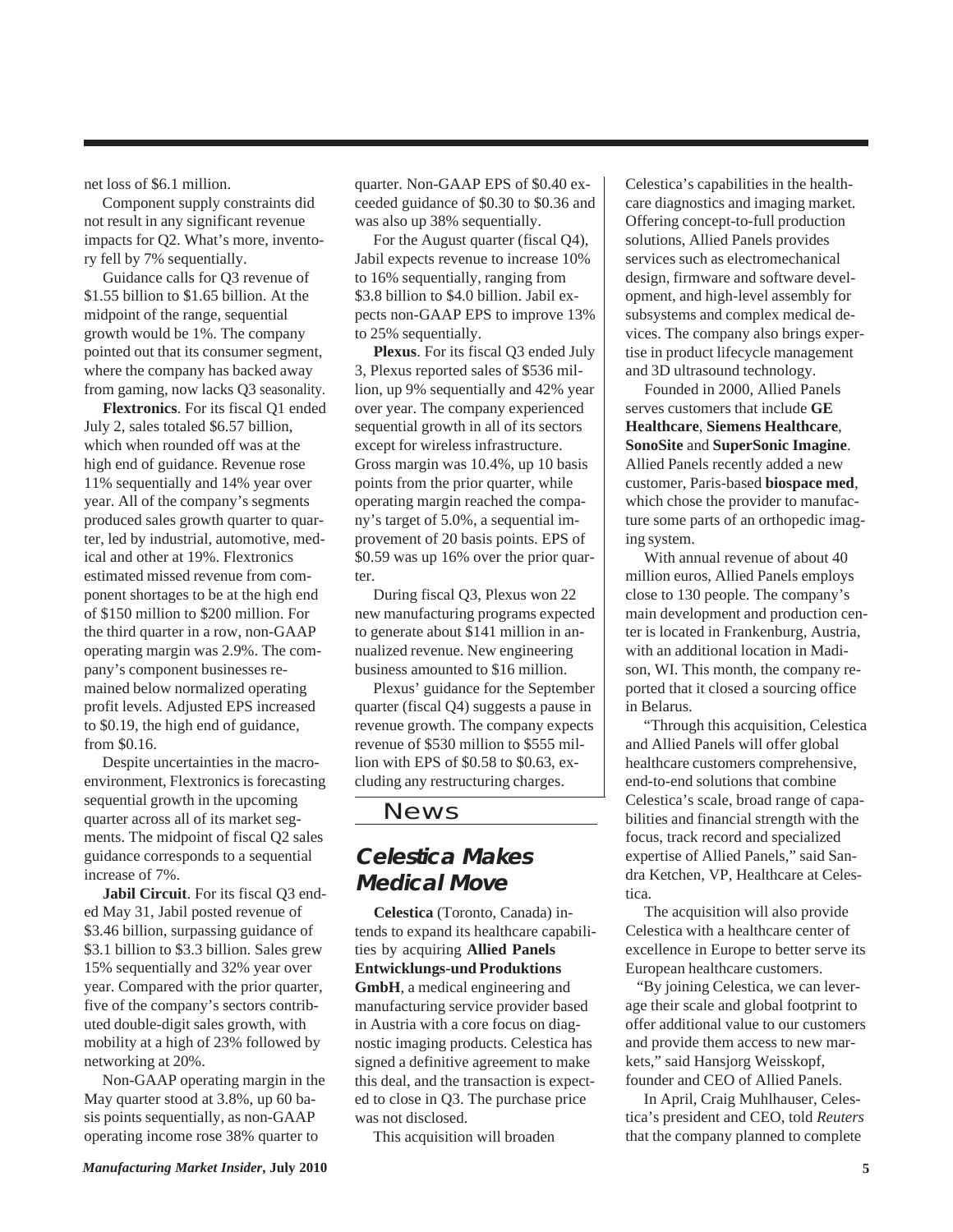#### News

two healthcare deals during the second half of 2010.

## **Sparton To Acquire Medical Business**

 Through a subsidiary, **Sparton** (Schaumburg, IL), whose activities include medical contract manufacturing, EMS, and defense and security work, has entered into a definitive agreement to acquire certain assets of **Delphi Medical Systems'** contract manufacturing business in Longmont, CO. Sparton is paying \$8.0 million in cash, subject to post-closing adjustments, for a business with projected annual revenue of about \$32 million.

 Delphi Medical Systems primarily manufactures OEM medical devices for the therapeutic device market, including blood separation equipment, spinal surgery products and 3-D eye mapping devices. In addition, the company provides engineering and manufacturing support to an environmental sensor company.

 "The addition of this business meets the criteria of our growth strategy by providing expansion into the therapeutic device market and diversifying our customer base, while also expanding our geographic reach into the western United States," said Cary Wood, Sparton's president and CEO.

 Sparton anticipates that the acquisition will enhance its overall profitability and strengthen its business development efforts. Also, the company has identified opportunities for operational synergies with all of Sparton's business units. In particular, the acquisition's environmental sensor business will provide operational opportunities for Sparton's Defense and Security Systems division.

 Established in 2001, Delphi Medical Systems acquired Longmont-based **Peak Industries** for \$44 million in 2004. Delphi Medical Systems is a wholly-owned subsidiary of **Delphi Automotive**.

# **Flextronics To Buy Bankrupt Provider**

 **Flextronics** (Singapore) has entered into an agreement to purchase assets of **Proxy Electronics**, a bankrupt EMS provider in Kalmar, Sweden.

 The acquisition will further strengthen Flextronics' position in Sweden and give the company skills and market penetration in TV set-top boxes, according to a translated statement from Flextronics Special Business Solutions, which is dedicated to complex, lower-volume business.

 The assets and remaining production of the Proxy business will be moved to Flextronics' existing factories in Karlskrona and Linköping, Sweden.

# **MC Assembly Adds Divested Unit**

 **MC Assembly** (Palm Bay, FL), a mid-tier EMS provider, has acquired the EMS assets of **Chase Corporation** (Bridgewater, MA), a manufacturer of protective tapes and coatings that has divested its EMS business, Chase EMS, in Winchester, MA.

 Serving a number of New England companies, the acquired EMS unit focuses on both the medical and industrial sectors. In addition to performing PCB assembly, the EMS unit also provides subassembly and fully tested box build production. Over the coming months, the unit will be rebranded under the MC Assembly banner.

 For the fiscal year ended Aug. 31, 2009, the unit generated revenue of \$16.37 million and income before taxes of \$1.72 million excluding corporate and common costs. The purchase price was not disclosed.

 "We believe there is tremendous opportunity in the Northeast, and the EMS division of Chase is a great platform for us to grow. Their philosophy and culture are very complementary

with ours, and the enhanced services that we can provide as an integrated organization will benefit the customers of both companies," said George Moore, CEO of MC Assembly.

 "By joining up with MC Assembly's capabilities in Florida and Mexico, we will be able to offer our customers a one-stop solution for all of their EMS needs," said Ron Barilone, GM of the acquired business. "Moreover, since the transaction expands our current capabilities, we will be ideally positioned to pursue new markets and larger accounts."

 As a part of MC Assembly, the acquired business will continue to operate from its leased facility in suburban Boston, and no changes in the management team are planned.

 MC Assembly was selected from a number of interested buyers as being most compatible with regard to geography, market, capabilities and scale, according to a statement from Chase. The company said MC Assembly has the resources to help the divested business reach its full potential.

 The unit in Winchester was the remaining piece of Chase's EMS business following the divestiture of **Sunburst EMS** (West Bridgewater, MA) in December 2003.

# **IMI To Buy Control of Semiconductor Assembly House**

 **Integrated Micro-Electronics, Inc.** (Laguna, Philippines), an *MMI* Top 50 EMS provider and a member of the **Ayala** group, and **Narra Venture Capital II** have signed an agreement to acquire 67% of **PSi Technologies**, a provider of power semiconductor assembly and test services. On completion, which is expected in Q3, IMI and Narra will own 56% and 11% of PSi respectively. The aggregate value of this transaction is about \$30 million.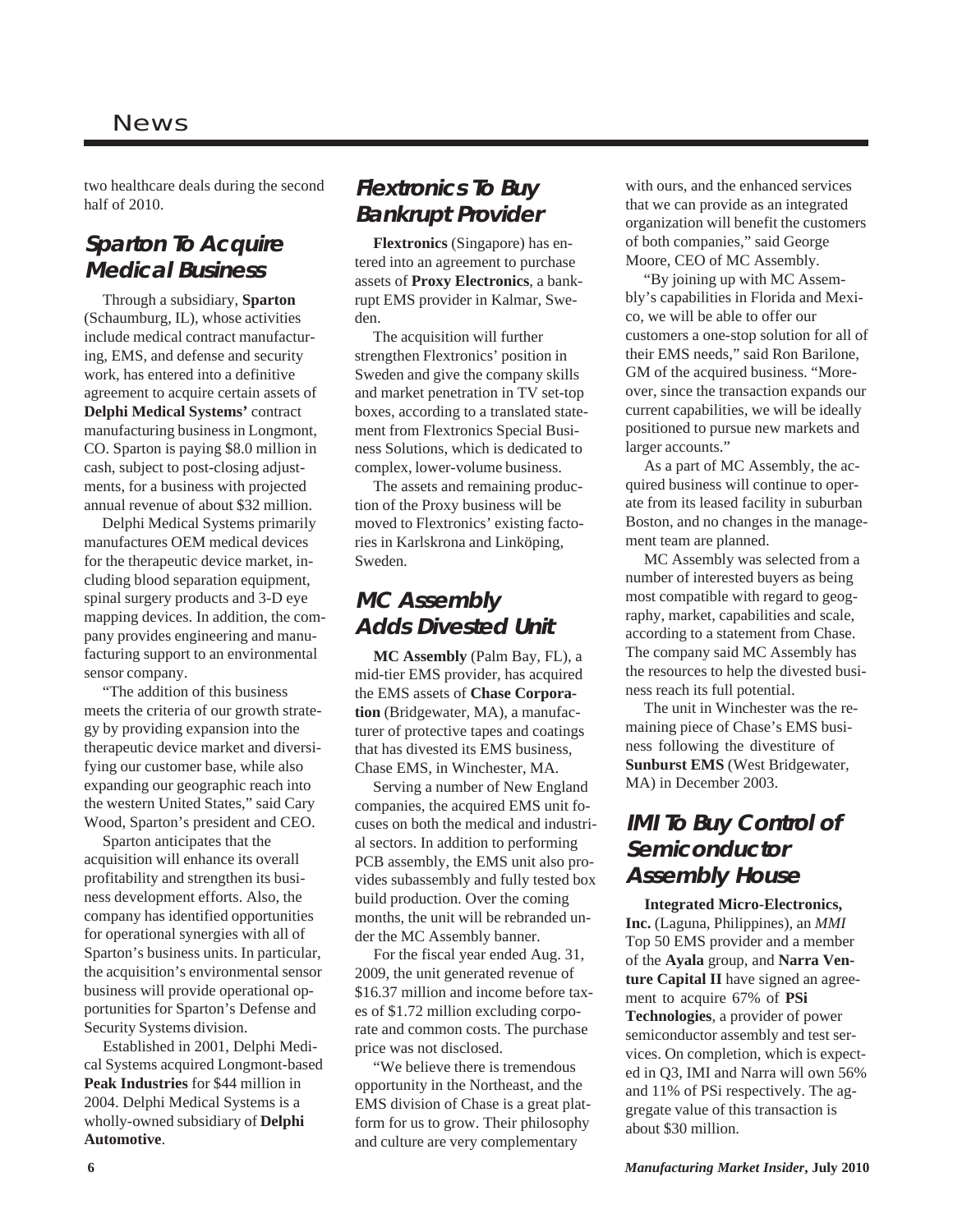"With the growing convergence of power semiconductor assembly and test services and EMS, the impending purchase of PSi Technologies will enable the IMI group to enhance its service offering to its OEM customers," said Arthur Tan, IMI president and CEO. "The acquisition will strengthen PSi toward growing and developing its business while enhancing the prospects of offering an integrated hybrid power solution in a multichip module (MCM) that contains the advanced manufacturing technologies of IMI and PSi."

 IMI and Narra will inject fresh equity into PSi, which, according to IMI, is poised for a turnaround by 2011 given a stronger capital and shareholder base and expectations of continuing growth in the power semiconductor and MCM markets.

 *Deals done*...Through a subsidiary, **Hon Hai Precision Industry** (Tucheng City, Taiwan) has completed the acquisition of a 90.1% stake in **Sony Slovakia**, the name of Sony's LCD-TV factory in Nitra, Slovakia (April, p. 6). The purchase price was \$35.9 million euros. Also, Hon Hai acquired control of **Kunshan Guann Jye Electronics**, an inverter company in Kunshan, China.

 *Divestiture*...Last month, **Jabil Circuit** (St. Petersburg, FL) announced that it had entered into a letter of intent to divest its remaining manufacturing operations in France and Italy. Divested operations would include four sites and about 1,500 people. The transaction is expected to close during the August quarter.

 *Smart grid alliance*...**CEI Contract Manufacturing** (Singapore), a publicly-held EMS provider, is one of four companies that have formed partnerships with Singapore's Agency of Science, Technology and Research to develop smart grid and distributed energy solutions.

 *New business…*For 2011, **Dell** has made Hon Hai its third biggest supplier of notebooks as Hon Hai has gained orders for 4 to 5 million units next year, Taiwan's *Digitimes* reported, citing industry sources. In addition, **Foxconn International Holdings**, Hon Hai's majority-owned handset subsidiary, will manufacture a tablet PC for **Nokia**, according to *Digitimes.* …In the server space, a major customer of **Celestica** (Toronto, Canada) has made it the exclusive EMS provider for a global product portfolio. Celestica will handle activities including design support, NPI services, PCBA manufacturing, system assembly, direct order fulfillment and after-market services for the entire portfolio. This program involves transferring multiple product platforms from several competitors and launching additional new products.…The Tampa, FL, facility of **Kimball Electronics Group** (Jasper, IN) is manufacturing the HyGreen system for **Xhale Innovations**, a subsidiary of Xhale (Gainesville, FL). The system consists of a network of sensors that detect and record hospital hand washing activities and patient interaction. Kimball Electronics Group is a subsidiary of publicly-held Kimball International….**Raytheon Missile Systems** has awarded **LaBarge** (St. Louis, MO) \$3 million in contracts to continue to provide complex cable harnesses for the Joint Standoff Weapon program, a family of air-to-ground weapons that employ GPS information for guidance. The Raytheon unit has also given LaBarge a \$1.2-million order to supply PCB assemblies for the Rolling Airframe Missile (RAM) launch system used to protect naval ships.

 *Some new offerings*…**Flextronics** (Singapore) has launched Firedog, the company's first on-line direct-to-business and direct-to-consumer offering. A division of Flextronics Retail and Technical Services business unit, Firedog specializes in technical installation and maintenance for home and office equipment. **Circuit City** formerly provided installation and support services to its customers under the Firedog name. Flextronics bought the Firedog brand and related assets during Circuit City's liquidation in 2009….**Qual-Pro** (Gardena, CA) recently introduced its Test for Success program, which allows the provider to rapidly confirm the viability of the electronic assemblies it builds. The program is centered on Qual-Pro's new **Acculogic** flying probe tester.

 *More capacity*…**Plexus** (Neenah, WI) has decided to build a fourth facility in Penang, Malaysia, with 350,000  $ft<sup>2</sup>$  envisioned for building size. The company expects the plant to be operational in early fiscal 2012….Also, **Cal-Comp Electronics** (Bangkok, Thailand), a top-10 EMS provider and a member of the **New Kinpo Group**, is establishing an EMS subsidiary in Selangor, Malaysia, with an investment of \$10 million….**EE Technologies**, an EMS provider based in Reno, NV, will more than double the size of its Empalme, Mexico, production facility, which will expand from 17,227 ft<sup>2</sup> to 38,628 ft<sup>2</sup>. The Offshore Group provides shelter services for the facility in Mexico's Sonora state under a contract that has been extended through 2015.

 *Some financial news…*Hon Hai is reportedly planning to shift some production from Shenzhen to other parts of China, but the company continues to put money into Shenzhen. Hon Hai just invested \$100 million in a mobile phone operation in Shenzhen….On June 25, the common stock of Top 50 EMS provider **Fabrinet** began trading on the New York Stock Exchange. The IPO consisted of 8.5 million shares at \$10.00 per share, with the company selling 2.8 million shares. Fabrinet's manufacturing is headquartered in Thailand.